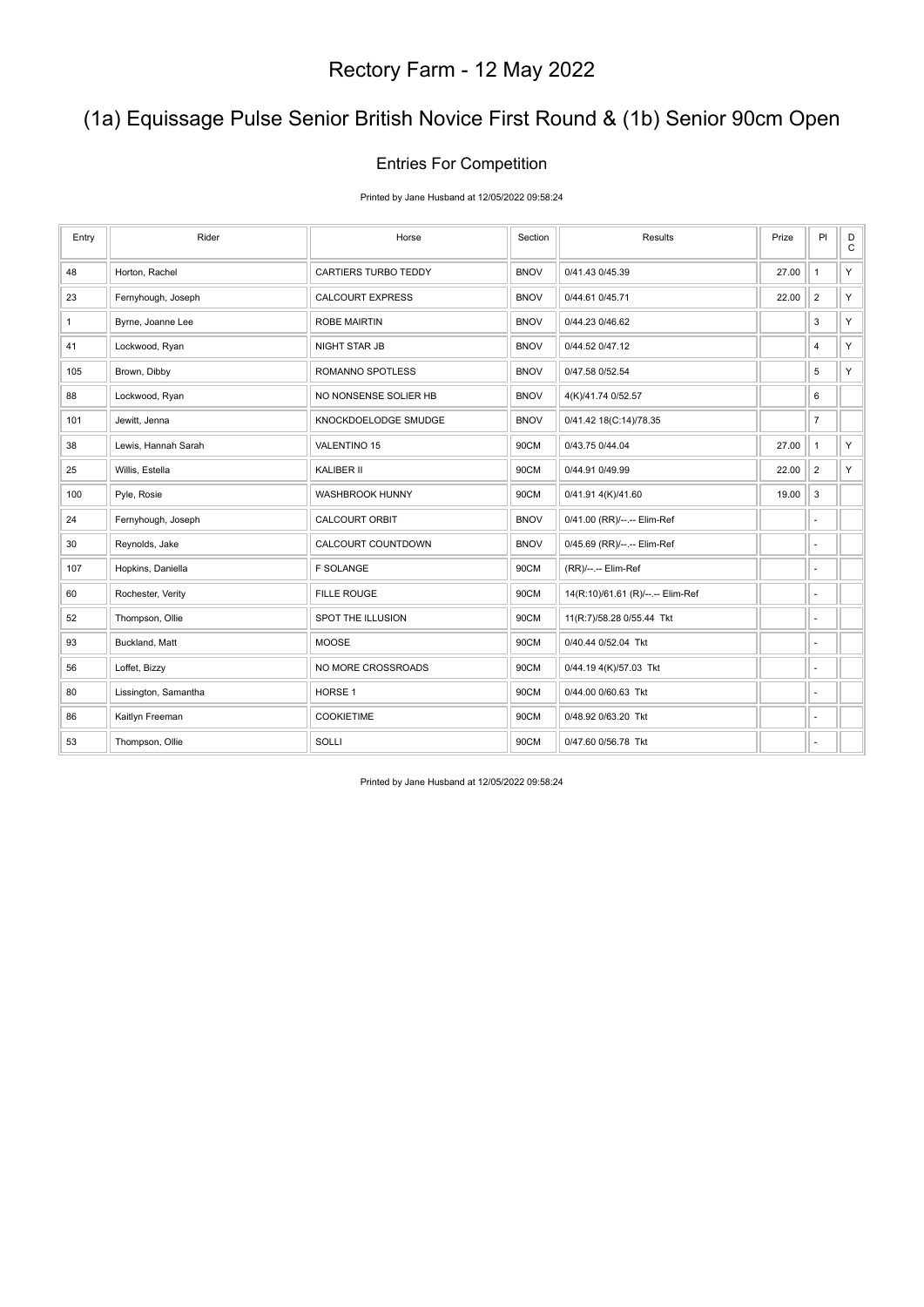# (2a) Nupafeed Supplements Senior Discovery - First Round & (2b) Senior 1.00m Open

#### Entries For Competition

Printed by Jane Husband at 12/05/2022 11:15:20

| Entry          | Rider                  | Horse                    | Section     | Results                       | Prize | PI             | D<br>$\mathbf C$ |
|----------------|------------------------|--------------------------|-------------|-------------------------------|-------|----------------|------------------|
| 47             | Bibby, Alice           | <b>KEAMORE DARCO</b>     | D           | 0/39.35 0/40.83               | 32.00 | $\mathbf{1}$   | Υ                |
| 57             | Loffet, Bizzy          | DARIO FO                 | D           | 0/40.59 0/46.83               | 25.00 | $\overline{2}$ | Y                |
| 21             | Brake, Victoria        | <b>BEAUTIFUL BOY II</b>  | D           | 0/39.28 0/47.93               | 22.00 | 3              | Y                |
| 25             | Willis, Estella        | KALIBER II               | D           | 0/45.41 0/52.00               |       | 4              | Υ                |
| 30             | Reynolds, Jake         | CALCOURT COUNTDOWN       | D           | 0/42.38 0/53.57               |       | 5              | Y                |
| 103            | Stronge, Poppy         | <b>MACAN D</b>           | $\mathsf D$ | 0/46.56 0/60.58               |       | 6              | Υ                |
| 23             | Fernyhough, Joseph     | <b>CALCOURT EXPRESS</b>  | D           | 0/43.00 4(K)/46.27            |       | $\overline{7}$ |                  |
| 65             | Jeeves, Jonnie         | <b>COURAGE OF REHYS</b>  | D           | 0/40.57 4(K)/48.38            |       | 8              |                  |
| 44             | Rochester, Christopher | ALL IN ONE II            | D           | 4(K)/43.00 0/55.00            |       | 9              |                  |
| 46             | Bibby, Alice           | <b>WHISKEY TIMES</b>     | D           | 4(K)/42.35 4(K)/45.97         |       | 10             |                  |
| 28             | Cooke, Ruby            | CAVALIER MIDNIGHT VELVET | 1.00M       | 0/41.86 0/40.80               | 32.00 | $\mathbf{1}$   | Υ                |
| 38             | Lewis, Hannah Sarah    | VALENTINO 15             | 1.00M       | 0/41.47 0/43.21               | 25.00 | $\overline{2}$ | Υ                |
| 45             | Watkins, Georgie       | KILLEAVY WARRIOR         | 1.00M       | 0/41.30 0/45.37               | 22.00 | $\mathsf 3$    | Υ                |
| 59             | Crane, Sally Jane      | <b>FLORANCE</b>          | 1.00M       | 0/44.88 0/50.93               |       | 4              | Y                |
| 91             | Warneford, Claire      | VANGEL SABELLE           | 1.00M       | 0/44.87 0/53.20               |       | 5              | Υ                |
| 9              | Heywood, Olivia        | <b>INDIAN TONIC I</b>    | 1.00M       | 0/47.29 0/54.10               |       | 6              | Y                |
| $\overline{7}$ | Register, Lynsey       | CAPPULCORRAGH GEORGIO    | 1.00M       | 7(R:3)/54.87 4(K)/51.35       |       | $\overline{7}$ |                  |
| 99             | Helvey, Ronny          | <b>EMILY X</b>           | 1.00M       | 4(K)/39.59 15(RK:7)/71.68     |       | 8              |                  |
| 105            | Brown, Dibby           | ROMANNO SPOTLESS         | D           | (FR)/--.-- Elim-FR            |       | ÷.             |                  |
| 54             | French, Helen          | <b>ALANDO XIV</b>        | 1.00M       | 0/43.97 (FR)/--.-- Elim-FR    |       | ä,             |                  |
| 80             | Lissington, Samantha   | HORSE 1                  | 1.00M       | 0/45.77 0/57.92 Tkt           |       | ÷,             |                  |
| 94             | Buckland, Matt         | <b>PRINCE</b>            | 1.00M       | 4(K)/42.25 11(RK:3)/67.66 Tkt |       | ÷,             |                  |
| 110            | Atherton, Finley       | <b>ARCHIE</b>            | 1.00M       | 4(K)/41.30 8(KK)/61.86 Tkt    |       | ä,             |                  |
| 81             | Lissington, Samantha   | HORSE <sub>2</sub>       | 1.00M       | 4(K)/43.19 0/51.31 Tkt        |       | ä,             |                  |

Printed by Jane Husband at 12/05/2022 11:15:20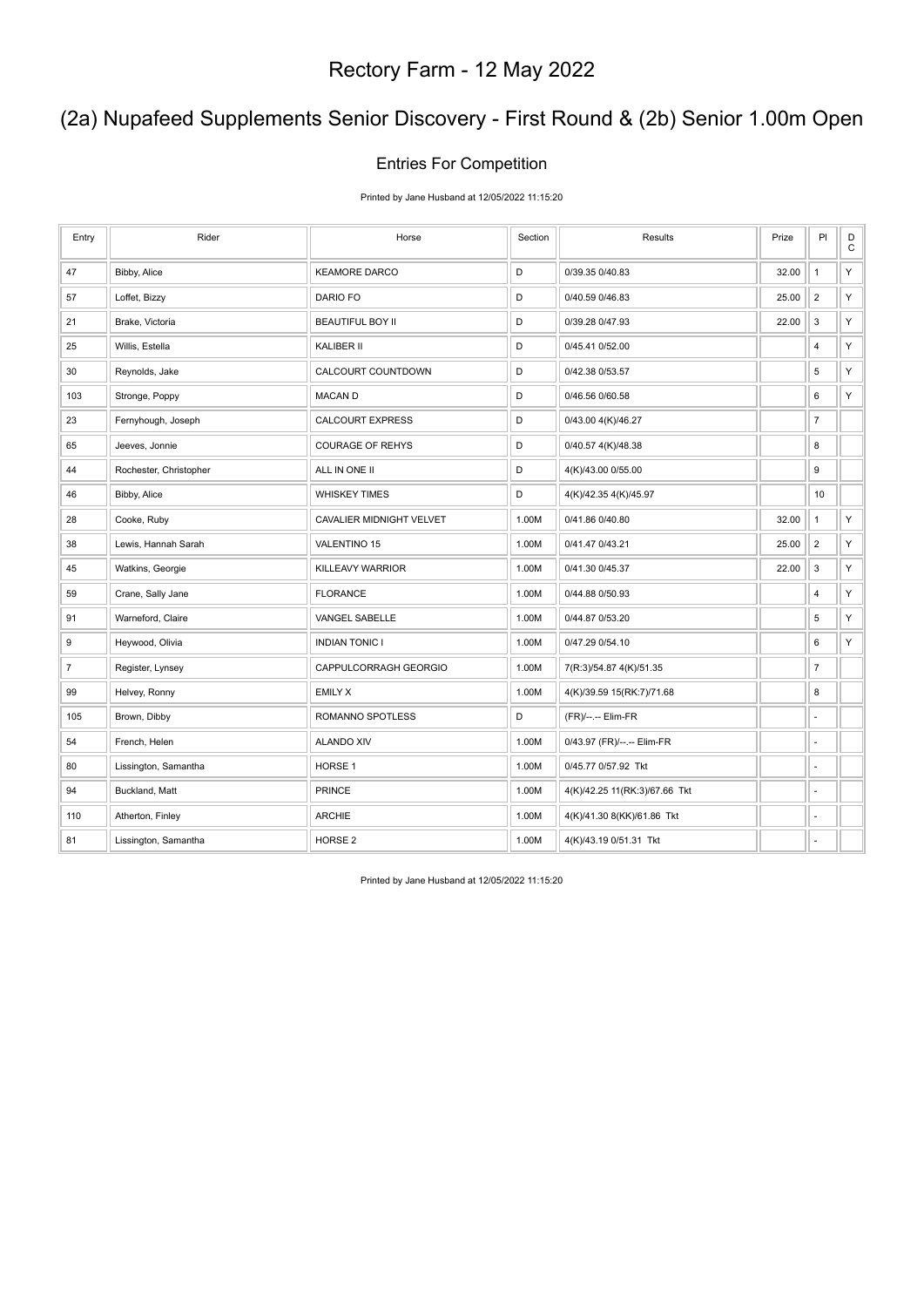# 3 Senior 1.05m Open

#### Entries For Competition

Printed by Jane Husband at 12/05/2022 12:54:34

| Entry          | Rider                 | Horse                    | Results                                  | Prize | PI             | D<br>$\mathsf C$ |
|----------------|-----------------------|--------------------------|------------------------------------------|-------|----------------|------------------|
| 47             | Bibby, Alice          | <b>KEAMORE DARCO</b>     | 0/37.48 0/37.75                          | 32.00 | $\mathbf{1}$   | Υ                |
| 92             | Trogisch, Clare       | ZORRO VI                 | 0/38.64 0/40.99                          | 25.00 | $\overline{2}$ | Υ                |
| 28             | Cooke, Ruby           | CAVALIER MIDNIGHT VELVET | 0/38.79 0/43.68                          | 22.00 | 3              | Υ                |
| 17             | Jocelyn, Daniel       | <b>BLACKTHORN CRUISE</b> | 0/39.64 0/44.10                          | 20.00 | $\sqrt{4}$     | Υ                |
| 45             | Watkins, Georgie      | KILLEAVY WARRIOR         | 0/36.25 0/46.12                          | 20.00 | $\,$ 5 $\,$    | Υ                |
| 50             | Bond, Mackenzie       | <b>MUDDY MIRACLE</b>     | 0/36.70 0/46.63                          | 20.00 | 6              | Υ                |
| 65             | Jeeves, Jonnie        | <b>COURAGE OF REHYS</b>  | 0/38.57 0/48.60                          |       | $\overline{7}$ | Υ                |
| 16             | Jocelyn, Daniel       | OSH DOUGIE               | 0/38.29 0/49.17                          |       | 8              | Υ                |
| 22             | Brake, Victoria       | <b>ERKINA HARDLY</b>     | 0/40.26 0/50.87                          |       | 9              | Υ                |
| 9              | Heywood, Olivia       | <b>INDIAN TONIC I</b>    | 0/40.60 0/59.24                          |       | 10             | Υ                |
| 6              | Jenner, Victoria      | ZAKYNTHOS II             | 0/39.95 4(K)/41.00                       |       | 11             |                  |
| 99             | Helvey, Ronny         | <b>EMILY X</b>           | 4(K)/38.51 0/48.99                       |       | 12             |                  |
| 87             | Stirling, Jack        | MILLION DOLLAR BABY OS   | 0/40.38 4(K)/54.91                       |       | 13             |                  |
| 10             | Dakin, Francesca      | <b>SAINT AUGUSTUS</b>    | 4(K)/43.39 0/55.42                       |       | 14             |                  |
| 91             | Warneford, Claire     | VANGEL SABELLE           | 0/44.12 4(K)/56.45                       |       | 15             |                  |
| $\overline{2}$ | Aitken, Alicia        | <b>MARCELLA B</b>        | 0/41.93 4(K)/56.99                       |       | 16             |                  |
| 59             | Crane, Sally Jane     | <b>FLORANCE</b>          | 0/44.12 8(KK)/54.66                      |       | 17             |                  |
| 46             | Bibby, Alice          | <b>WHISKEY TIMES</b>     | 4(K)/38.86 8(KK)/43.03                   |       | 18             |                  |
| 36             | Stancombe, Jack       | <b>GLENAGUILE ENCORE</b> | 8(KK)/36.51 8(KK)/59.25                  |       | 19             |                  |
| 104            | King, Lynda           | <b>ABSTRACT ART</b>      | 0/39.02 (KFR)/--.-- Elim-FR              |       | ä,             |                  |
| 110            | Atherton, Finley      | <b>ARCHIE</b>            | 0/40.00 0/58.52 Tkt                      |       | ÷,             |                  |
| 86             | Kaitlyn Freeman       | COOKIETIME               | 0/42.45 0/61.56 Tkt                      |       | ä,             |                  |
| 94             | Buckland, Matt        | <b>PRINCE</b>            | 18(RKKK:2)/53.33 (WC)/--.-- Elim-EOC Tkt |       | ÷,             |                  |
| 66             | Jason Sanchez-Johnson | TOP GUN OS               | 8(K:4)/55.83 0/54.21 Tkt                 |       | ÷,             |                  |
| 76             | Stirling, Jack        | <b>BRAVEHEART OS</b>     | 0/39.72 0/52.25 Tkt                      |       | Ĭ.             |                  |
| 81             | Lissington, Samantha  | HORSE <sub>2</sub>       | 0/37.70 4(K)/53.37 Tkt                   |       | L.             |                  |
| 112            | Atherton, Finley      | GIO                      | 0/39.55 4(K)/56.27 Tkt                   |       | ÷,             |                  |
| 71             | Bramwell, Liberty     | <b>FLO</b>               | 10(RK:2)/53.34 0/55.99 Tkt               |       | ÷,             |                  |
| 67             | Jason Sanchez-Johnson | <b>BARBADOS OS</b>       | 0/39.61 4(K)/56.71 Tkt                   |       |                |                  |
| 111            | Atherton, Finley      | <b>TOBY</b>              | 0/42.45 8(KK)/58.93 Tkt                  |       |                |                  |

Printed by Jane Husband at 12/05/2022 12:54:34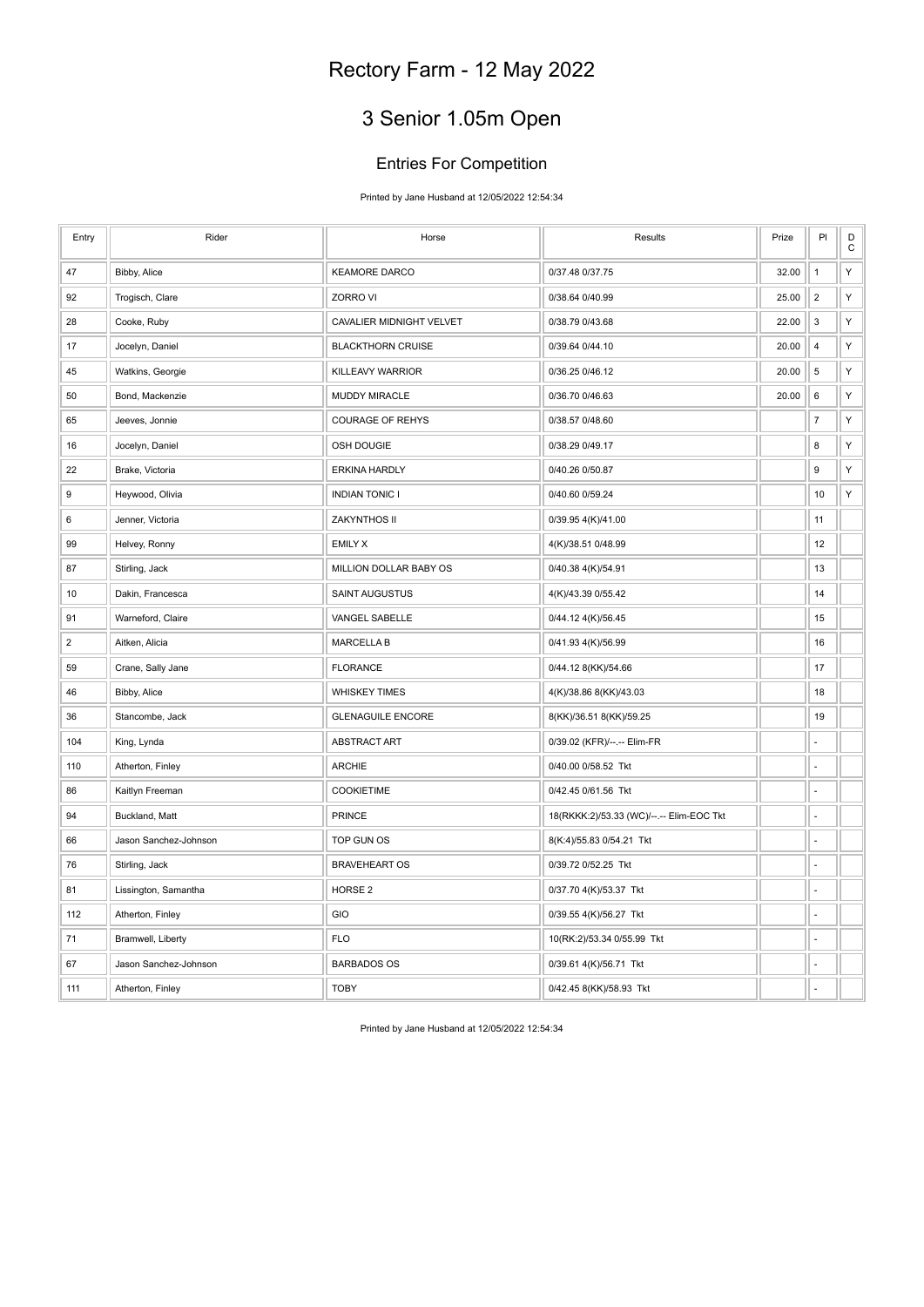# (4a) Senior Newcomers - First Round & (4b) Senior 1.10m Open

#### Entries For Competition

Printed by Jane Husband at 12/05/2022 14:37:20

| Entry | Rider                 | Horse                        | Section   | Results                            | Prize | PI             | D<br>$\mathbf C$ |
|-------|-----------------------|------------------------------|-----------|------------------------------------|-------|----------------|------------------|
| 58    | Loffet, James         | <b>EMERALD EMOE</b>          | ${\sf N}$ | 0/42.32 0/42.93                    | 42.00 | $\mathbf{1}$   | Y                |
| 50    | Bond, Mackenzie       | <b>MUDDY MIRACLE</b>         | N         | 0/38.37 0/43.98                    | 32.00 | $\overline{2}$ | Υ                |
| 22    | Brake, Victoria       | <b>ERKINA HARDLY</b>         | ${\sf N}$ | 0/37.97 0/49.19                    | 22.00 | 3              | Y                |
| 69    | Bramwell, Liberty     | <b>FEELINGS</b>              | N         | 0/36.41 0/50.61                    | 22.00 | $\overline{4}$ | Υ                |
| 21    | Brake, Victoria       | <b>BEAUTIFUL BOY II</b>      | N         | 0/39.97 0/51.29                    | 22.00 | 5              | Υ                |
| 108   | John, Samantha        | <b>JACK XII</b>              | ${\sf N}$ | 0/42.26 0/56.19                    |       | 6              | Y                |
| 18    | Jocelyn, Daniel       | <b>GREANNANSTOWN ATOMIC</b>  | N         | 2(2)/53.55 0/58.24                 |       | $\overline{7}$ |                  |
| 43    | Lockwood, Ryan        | CANDIOS BDAZ                 | ${\sf N}$ | 0/39.34 4(K)/43.30                 |       | 8              |                  |
| 42    | Lockwood, Ryan        | P.S UNREAL                   | N         | 0/37.37 4(K)/44.24                 |       | 9              |                  |
| 4     | Aitken, Alicia        | <b>AREDIS ROLY</b>           | N         | 4(K)/39.28 0/53.09                 |       | 10             |                  |
| 62    | Webley, Caroline      | <b>KARINA SEP</b>            | ${\sf N}$ | 0/40.55 4(K)/54.94                 |       | 11             |                  |
| 20    | Randall, Tallulah     | FEEL GOOD VAN DE RINGHOEVE Z | N         | 0/39.48 4(K)/55.06                 |       | 12             |                  |
| 70    | Bramwell, Liberty     | OS HERMINTAGE                | N         | 0/39.41 8(KK)/55.70                |       | 13             |                  |
| 200   | Stronge, Poppy        | P.S TOMMY                    | ${\sf N}$ | 4(K)/41.16 4(K)/55.81              |       | 14             |                  |
| 51    | Thompson, Ollie       | SPRING FORTUNE               | N         | 4(K)/41.69 8(KK)/57.62             |       | 15             |                  |
| 10    | Dakin, Francesca      | SAINT AUGUSTUS               | N         | 4(K)/40.09 8(KK)/59.04             |       | 16             |                  |
| 8     | Felix, Kimberly Rose  | MILLFIELD VALENTINA          | ${\sf N}$ | 0/42.90 16(KKKK)/60.98             |       | 17             |                  |
| 36    | Stancombe, Jack       | <b>GLENAGUILE ENCORE</b>     | N         | 8(KK)/39.61 12(KKK)/56.23          |       | 18             |                  |
| 31    | Reynolds, Jake        | CALCOURT SUPERSONIC          | N         | 34(RK:26)/77.13 4(K)/60.41         |       | 19             |                  |
| 90    | Bibby, Alice          | PRINCESS TINARA              | 1.10M     | 0/37.31 0/37.49                    | 42.00 | $\mathbf{1}$   | Υ                |
| 106   | Cornock, Millicent    | CARTIER 666                  | 1.10M     | 0/36.56 4(K)/38.95                 | 32.00 | $\overline{2}$ |                  |
| 32    | Reynolds, Jake        | DREWMAIN DARK STAR           | 1.10M     | 8(KK)/40.04 0/52.16                |       | 3              |                  |
| 87    | Stirling, Jack        | MILLION DOLLAR BABY OS       | N         | 18(KR:10)/61.29 (R)/--.-- Elim-Ref |       |                |                  |
| 89    | Bibby, Alice          | CHANTILLY ROYALE             | N         | 4(K)/38.86 (KFR)/--.-- Elim-FR     |       | ä,             |                  |
| 18    | Jocelyn, Daniel       | <b>GREANNANSTOWN ATOMIC</b>  | N         | 0/41.19 0/54.45 HC                 |       | ÷,             |                  |
| 6     | Jenner, Victoria      | ZAKYNTHOS II                 | 1.10M     | 7(R:3)/54.37 (T)/--.-- Ret.        |       | ä,             |                  |
| 111   | Atherton, Finley      | <b>TOBY</b>                  | 1.10M     | 4(K)/41.16 12(KKK)/62.92 Tkt       |       | ä,             |                  |
| 67    | Jason Sanchez-Johnson | <b>BARBADOS OS</b>           | 1.10M     | 4(K)/40.88 0/50.87 Tkt             |       | $\frac{1}{2}$  |                  |
| 112   | Atherton, Finley      | GIO                          | 1.10M     | 0/39.44 4(K)/56.57 Tkt             |       | ÷.             |                  |
| 66    | Jason Sanchez-Johnson | TOP GUN OS                   | 1.10M     | 4(K)/39.44 0/52.64 Tkt             |       | ä,             |                  |
| 79    | Ray, Ashley           | <b>BUTTONS OS</b>            | 1.10M     | 8(KK)/40.07 12(KKK)/58.12 Tkt      |       | ÷,             |                  |
| 68    | Jason Sanchez-Johnson | NEW PROVIDENCE OS            | 1.10M     | 8(KK)/41.26 12(KKK)/51.29 Tkt      |       | ä,             |                  |

Printed by Jane Husband at 12/05/2022 14:37:20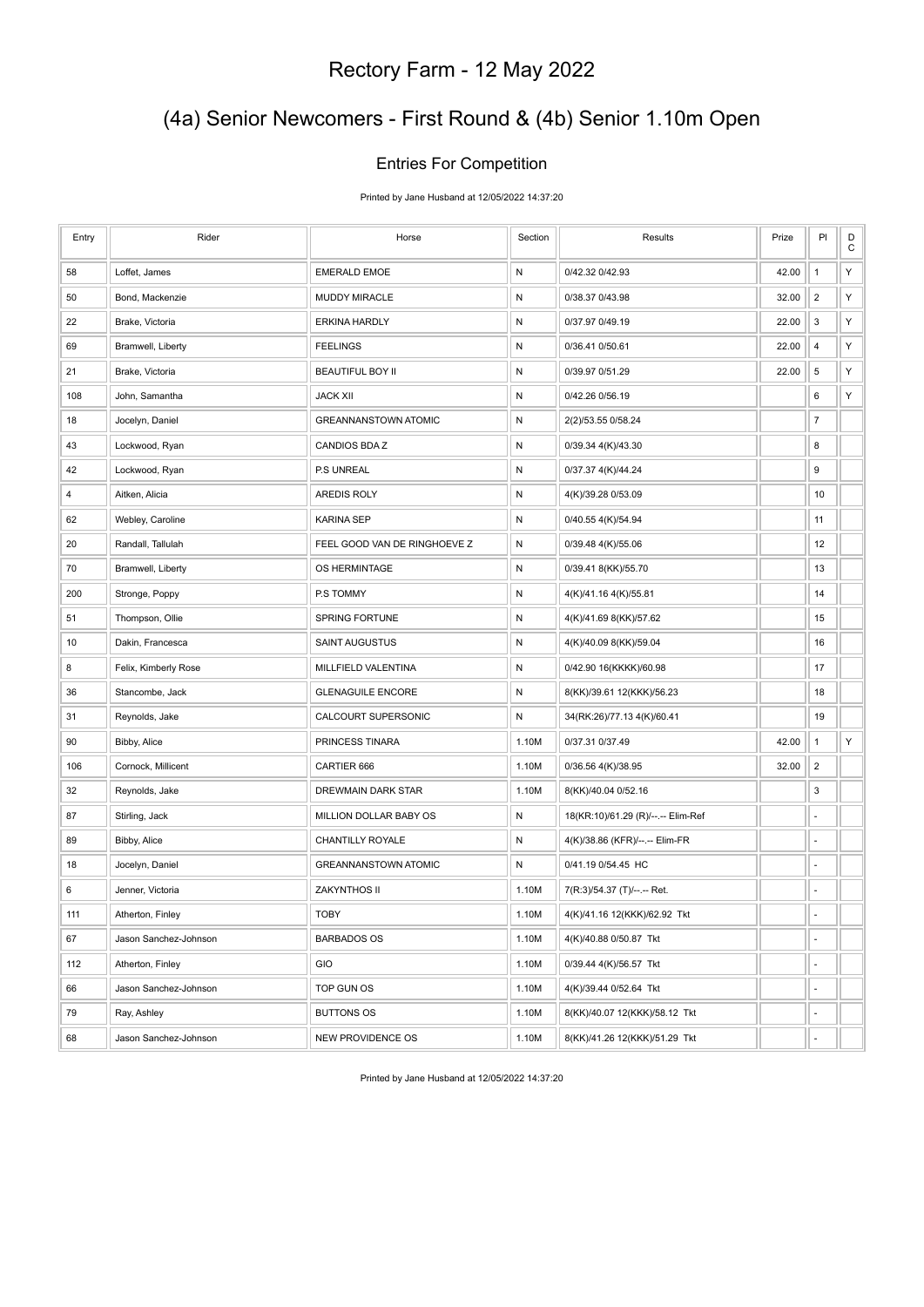### (5a) National 1.15m Members Cup Qualifier & (5b) Senior 1.15m Open (inc. the National 1.15m Members Cup Qualifier)

#### Entries For Competition

Printed by Jane Husband at 12/05/2022 15:10:16

| Entry | Rider                | Horse                   | Section | Results               | Prize | PI             | D<br>$\mathbf{C}$ |
|-------|----------------------|-------------------------|---------|-----------------------|-------|----------------|-------------------|
| 90    | Bibby, Alice         | <b>PRINCESS TINARA</b>  | BM1.15  | 0/47.17 0/33.99       | 52.00 |                | Y.                |
| 58    | Loffet, James        | <b>EMERALD EMOE</b>     | BM1.15  | 0/52.78 0/37.86       | 37.00 | $\overline{2}$ | Y                 |
| 109   | John, Samantha       | <b>NPS FLORIDA</b>      | 1.15M   | 0/53.18 0/38.86       |       | 3              | $\vee$            |
| 82    | Lissington, Samantha | <b>QUANTAS R</b>        | BM1.15  | 4(K)/54.57 0/43.84    |       | $\overline{4}$ |                   |
| 95    | Buckland, Matt       | <b>LADY BALU</b>        | BM1.15  | 0/49.51 8(KK)/41.37   |       | 5              |                   |
| 89    | Bibby, Alice         | <b>CHANTILLY ROYALE</b> | BM1.15  | 0/47.37 12(KKK)/38.93 |       | 6              |                   |
| 64    | Webley, Caroline     | <b>BESI DU COMTE</b>    | BM1.15  | (FR)/--.-- Elim-FR    |       |                |                   |

Printed by Jane Husband at 12/05/2022 15:10:16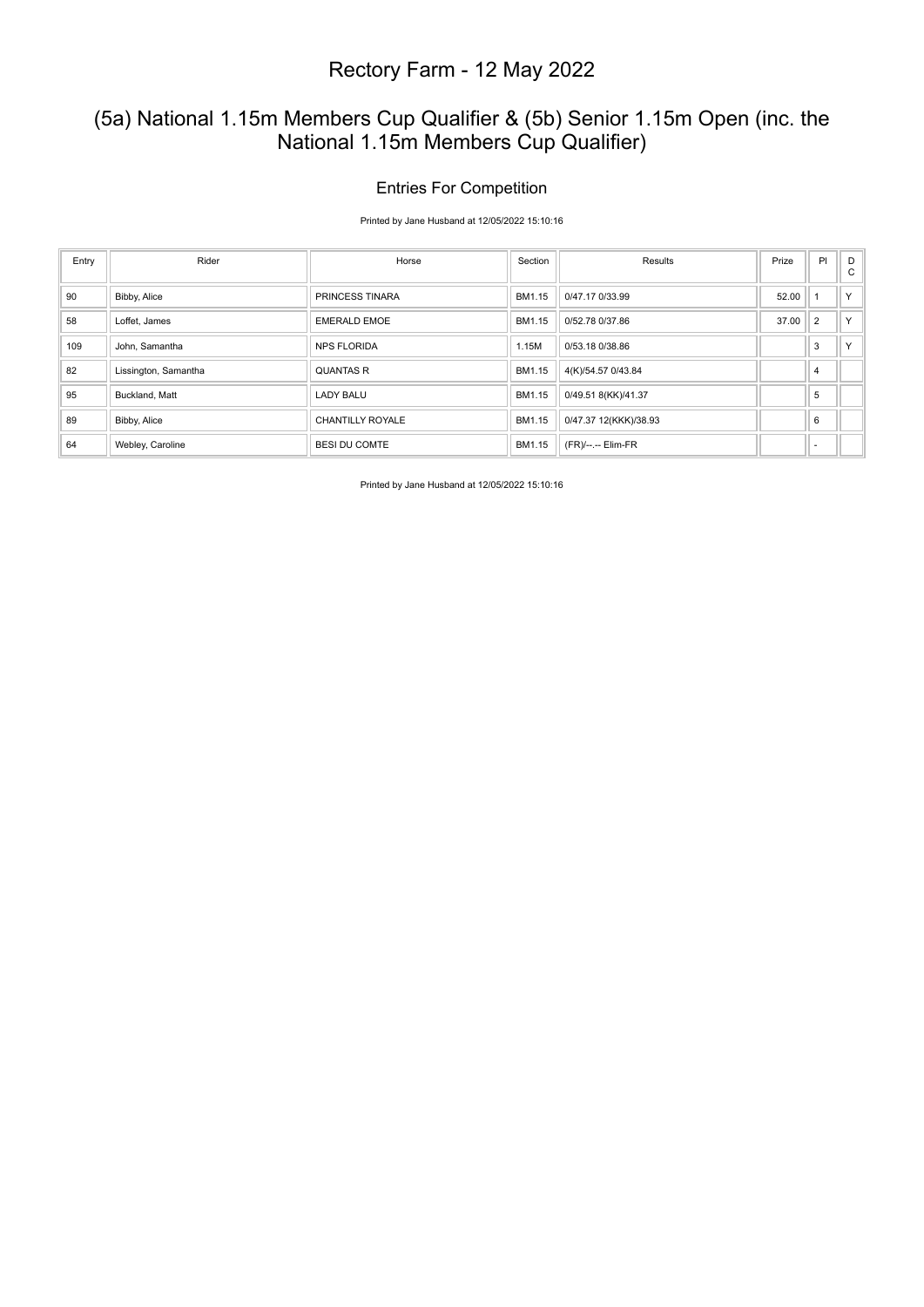# (6a) Equitop GLME Senior Foxhunter First Round & (6b) Senior 1.20m Open

#### Entries For Competition

Printed by Jane Husband at 12/05/2022 16:03:47

| Entry | Rider                | Horse                       | Section | Results                  | Prize | PI             | D<br>$\mathsf{C}$ |
|-------|----------------------|-----------------------------|---------|--------------------------|-------|----------------|-------------------|
| 78    | Stirling, Jack       | <b>MONTSERRAT OS</b>        | F       | 0/51.60 0/36.42          | 52.00 | $\mathbf{1}$   | Y.                |
| 72    | Ray, Ashley          | OS BOURGOGNE ROUGE          | F.      | 0/51.44 0/37.20          | 37.00 | $\overline{2}$ | Y.                |
| 61    | Webley, Caroline     | RBF DI NOZZO                | F       | 0/50.86 0/37.74          | 27.00 | 3              | Y.                |
| 43    | Lockwood, Ryan       | CANDIOS BDAZ                | F.      | 0/49.16 0/37.90          | 22.00 | $\overline{4}$ | Y.                |
| 85    | Lissington, Samantha | SENOR CROCODILLO            | F       | 0/53.53 0/39.60          |       | 5              | Y.                |
| 55    | Skelton, Harry       | <b>CHARMING FELLOW Z</b>    | 1.20M   | 0/52.02 0/40.59          |       | 6              | Y.                |
| 39    | Kelly, Sophia Mae    | <b>ASHDALE ALLSTAR</b>      | F       | 0/47.93 0/40.89          |       | $\overline{7}$ | Y.                |
| 33    | Reynolds, Jake       | <b>BONMAHON BLUE SHAKER</b> | F.      | 4(K)/53.51 0/43.10       |       | 8              |                   |
| 82    | Lissington, Samantha | <b>QUANTAS R</b>            | F.      | 4(K)/54.18 0/43.38       |       | 9              |                   |
| 26    | Fernyhough, Joseph   | CALCOURT DENBIGH            | F       | 4(K)/51.16 0/43.61       |       | 10             |                   |
| 95    | Buckland, Matt       | <b>LADY BALU</b>            | F       | 0/50.32 4(K)/45.49       |       | 11             |                   |
| 29    | Poole, Katy Ann      | <b>LADY GAGA III</b>        | F.      | 0/53.11 8(KK)/36.72      |       | 12             |                   |
| 19    | Jocelyn, Daniel      | COOLEY ONE TO MANY          | F       | 0/53.50 8(KK)/43.56      |       | 13             |                   |
| 42    | Lockwood, Ryan       | P.S UNREAL                  | F       | 8(KK)/54.44 8(KK)/46.00  |       | 14             |                   |
| 83    | Lissington, Samantha | RICKER RIDGE RICOCHET       | 1.20M   | 0/53.12 0/44.32 Tkt      |       | $\sim$         |                   |
| 84    | Lissington, Samantha | <b>BING BONG</b>            | 1.20M   | 6(K:2)/56.92 0/46.33 Tkt |       | ٠              |                   |

Printed by Jane Husband at 12/05/2022 16:03:47